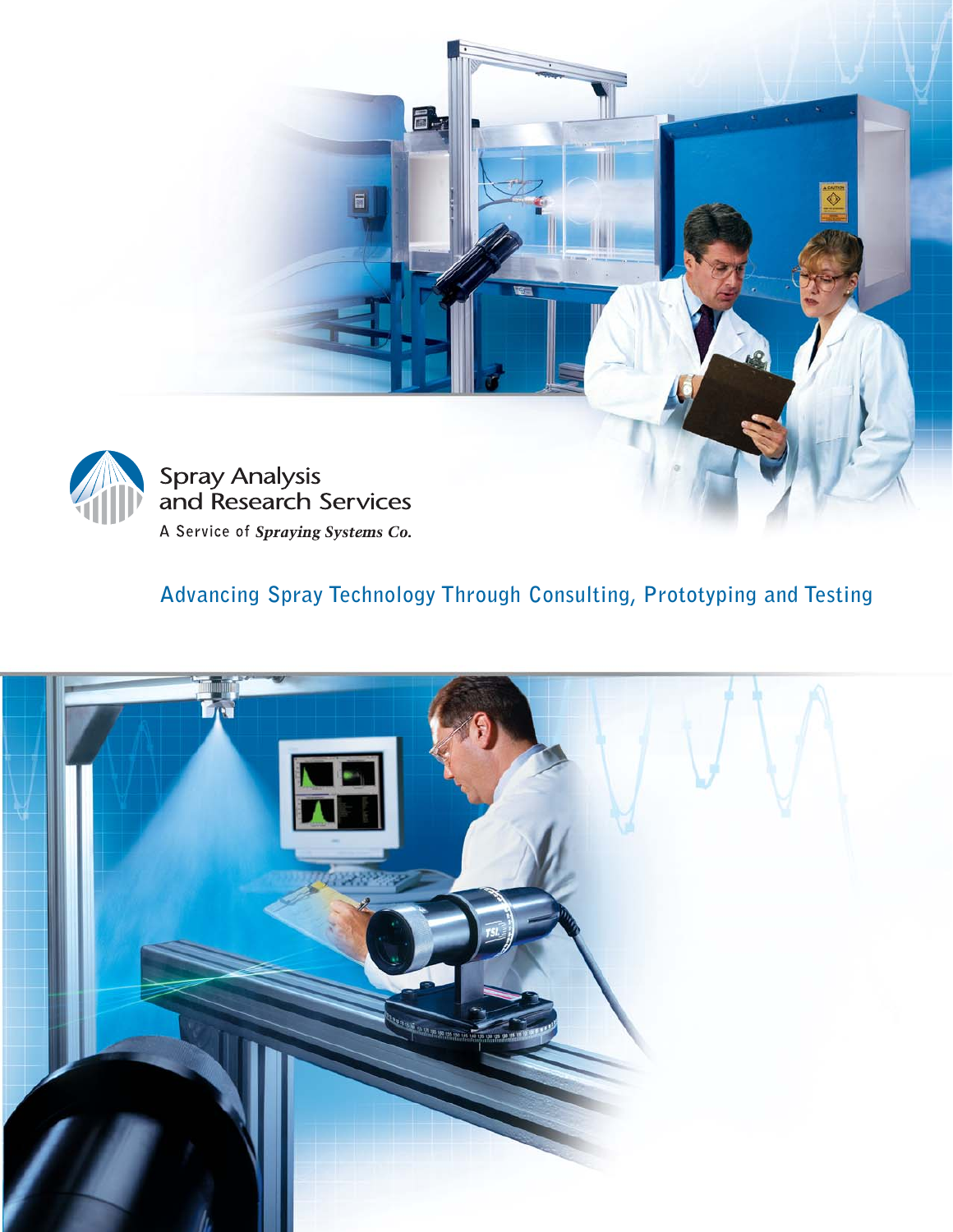## **Spray Analysis Eliminates Excess Scrap, Reduces Maintenance and Operating Costs**

#### **Spray Analysis and Research Services,**

a service of Spraying Systems Co., was established in 2000 to help solve spray problems and optimize spray performance.

#### **We work with customers that are:**

- Experiencing quality problems due to poor spray system performance
- Seeking ways to improve operating efficiency and lower costs through spray system optimization
- Looking for new ways to spray as part of new product/process development

### **From our spray lab to your plant floor we deliver fast solutions for real manufacturing challenges.**

Operations that require precision spraying typically benefit the most from spray analysis. Chemical, food, pharmaceutical and pulp/paper manufacturers with coating, spray drying, gas cooling and marking applications are among those who utilize our services.

If your spray application requires a high level of accuracy, or if your reject rate is high, maintenance times long and the cost of consumables keeps creeping up, we can help. Tell us about the problems you've been having and we'll find a solution by determining the root cause just like we've done for many other customers. Following are just a few examples of process improvements we've developed for customers in the food and pharmaceutical industries.

#### CASE STUDY: Nozzle Re-design Increases Throughput

Maintaining your spray system is an absolute necessity. But what do you do when maintenance time becomes excessive? One manufacturer with a coating application was shutting down its operation every ten minutes to clean nozzles to ensure even spray distribution and product quality.

Spray Analysis and Research Services conducted extensive research and testing on a header consisting of a new nozzle designed to prevent drops from clogging the nozzle air cap. Our spray characterization testing validated the header would provide the same performance as the nozzles currently in use but could operate 12 times longer without requiring cleaning. The manufacturer saved \$60,000 annually due to a reduction in labor/maintenance costs and a decrease in production downtime.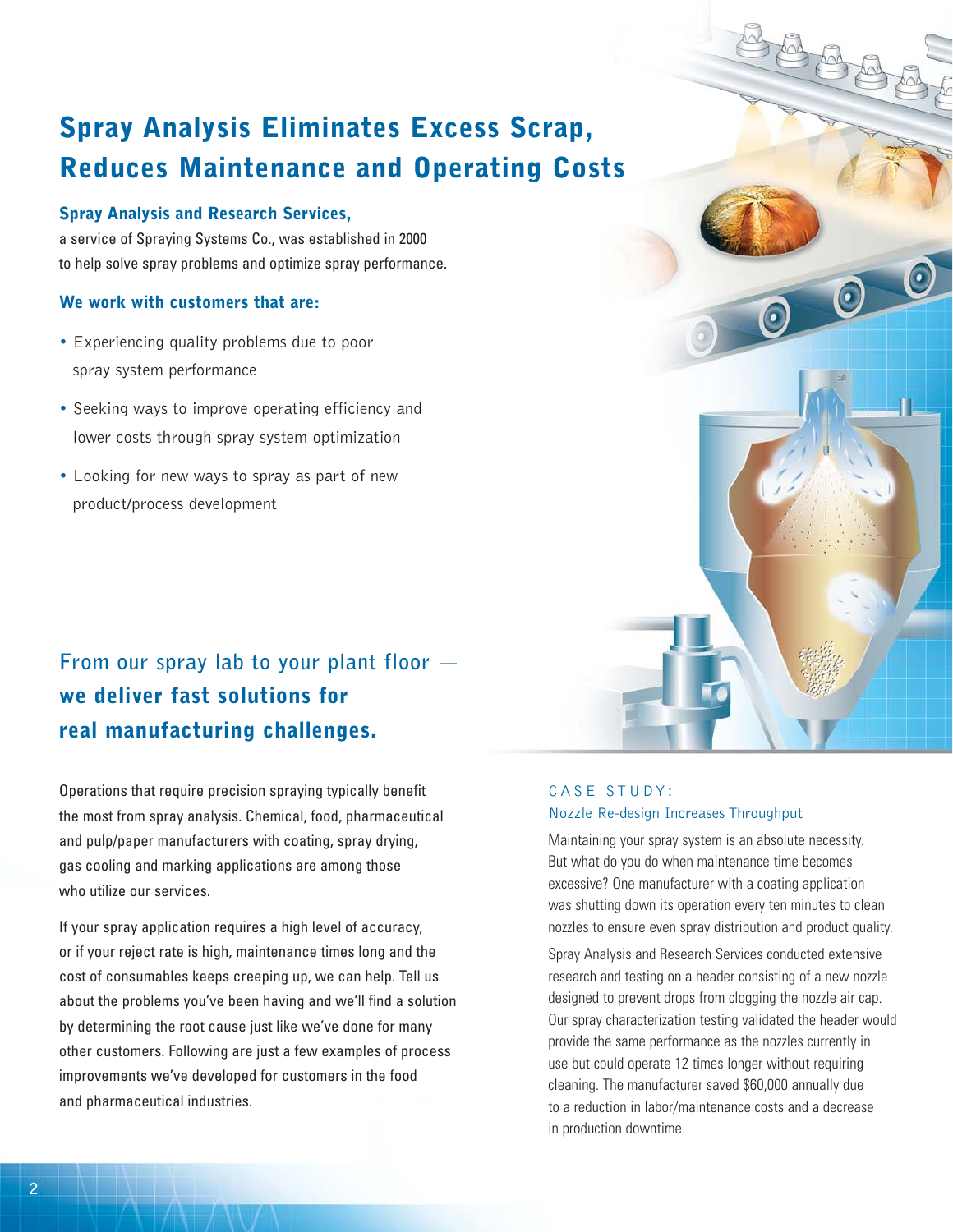

 $\odot$ 

 $\bigcirc$ 



#### CASE STUDY: Spray Performance Testing Improves Product Quality

Mold can be a huge problem for any manufacturer, but in the food industry it can be disastrous. When one food company detected mold on the outside of glass bottles, they didn't delay in contacting us. The culprit was traces of dried, excess product trapped under the bottle label.

To determine how to solve this problem, we developed two headers for testing that would allow for maximum flexibility in the number of nozzles used, nozzle height and nozzle spacing. Various spraying pressures, spray angles and nozzle types were evaluated. The final solution included using multiple nozzle types in multiple positions and spraying from different directions to ensure adequate impact to remove excess product and thorough bottle cleaning.

### **Fine-Tuning Spray System Performance**

How do you gauge the effectiveness of your spray system? If you're not having problems per se, perhaps you feel system performance is fine. However, there can be a big difference between a system that is adequate and a system that is optimized. The difference may not be visually noticeable, but the impact on the bottom line can be. As consultants, we are often asked to conduct on-site evaluations to determine if there is room for improvement in customers' applications. We'll tell you if your spray system is yielding optimal performance. However, in most cases, we conduct a variety of spray characterization tests to determine ways to improve system efficiency.

Customers are often surprised at our findings and delighted with the potential savings that may result from an adjustment of spray parameters or a change in spray nozzles.

At least that was the reaction of one customer when we demonstrated how a change from hydraulic nozzles to air atomizing nozzles would yield better performance with less scrap, lower operating costs by using lower operating pressures, and eliminate the need for high-maintenance, high-pressure pumps. In addition, the air atomizing nozzles offered longer wear life.

#### **The change in nozzles enabled the customer to save approximately \$15,000 per month or \$180,000 annually.**

In addition to problem resolution and refining existing applications, we spend a significant amount of time on proof-of-concept and new product development when an off-the-shelf solution isn't viable.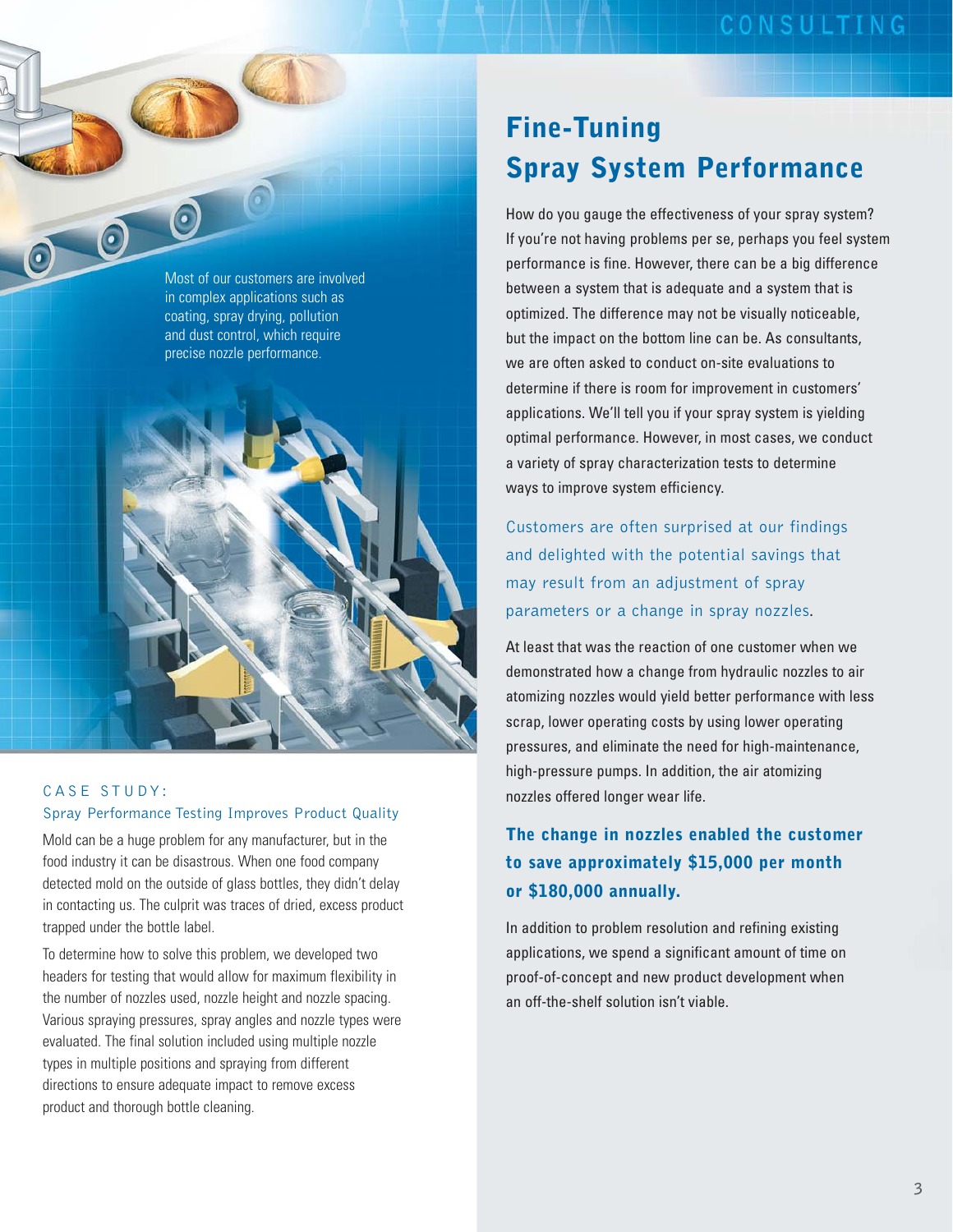### **Fully-Equipped Spray Laboratory Facilitates Finding Successful Solutions**

There's an old saying that goes "there's no substitute for reality" and it's one we strongly believe in. When it comes to solving spray problems, optimizing performance or finding new ways to spray, the best strategy is to conduct spray characterization studies with different nozzles under different operating conditions. Some companies rely on theoretical calculations and a bit of guesswork to predict spray performance. Our approach is different — we complement theory by testing spray performance using the actual operating parameters of the application. To be able to replicate our customers' environments, we've invested in specialized instruments and software. In fact, we have the largest spray laboratory in the world filled with state-of-the-art research equipment.

These are the tools of our trade. But, all the tools in the world won't yield actionable results unless you have the people that know how to use them. That's where our expert staff comes in. They have decades of experience in spray nozzle testing and research, spray nozzle design and nozzle fabrication. And, of course, they have been trained in how to use, calibrate and maintain these instruments as well as interpret results. This may sound like we're stating the obvious, but there are many different ways to measure spray performance and report the data — and both factors have a significant impact on results. That's why our lab is staffed by spray technology experts.

**Top-rate instruments plus a top-rate staff equals top-rate spray performance — just ask our current customers.**

Section D







Spray Droplet Concentration at Various Locations in a Gas Conditioning Tower

Section C

Section A



Our engineers use state-of-the-art tools such as CFD to simulate and predict spray performance using actual customer process conditions.

Airflow: 9,350m<sup>3</sup>/min at 480°C Liquid Flow: 760 l/min

 $kg$  – droplets m<sup>3</sup> 0.00 0.04 0.08 0.12 0.16 0.20 Spray Manifold



#### Customized Wind Tunnel

The Wenham (blower-type) wind tunnel was custom built for testing spray nozzle performance in environments with co-flow, counter-flow and cross-flow air such as gas conditioning, wet compression, spray drying and inlet cooling in turbines. A viewing area in the wind tunnel facilitates observation and measurement of spray characteristics under varying conditions.

▲ Particle/Image Analysis The Oxford Laser VisiSizer DP measures the size and shape of drops emitted from both opaque and transparent sprays.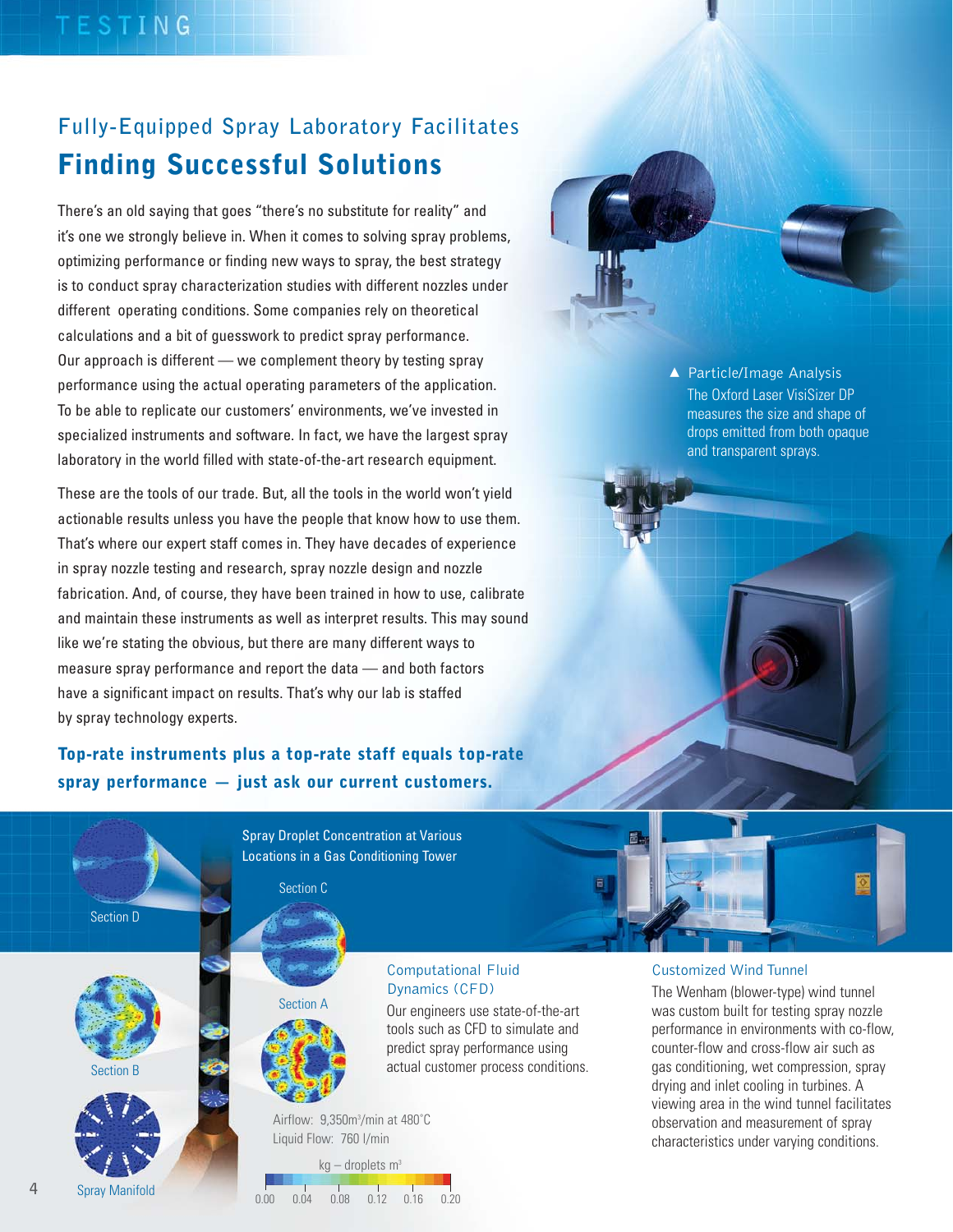▼ Phase Doppler Particle Analyzers (PDPA) The Phase Doppler method is based on the principles of light scattering interferometry. These point sampling, flux-sensitive instruments are most effective in measuring the drop size and velocity of medium to large sprays.



Laser Diffraction Particle Analyzer ▲ The Malvern Analyzer uses light scattering to measure small to medium sprays, and a curve-fitting program converts the light intensity distribution into drop size distribution.

### PROTOTYPING

### **Turning Concepts into Reality**

**If your application requires something out of the norm, we're the ones to contact. Our customers continually challenge us to come up with new and more efficient ways to spray.**

Our track record is solid, evidenced by the fact nearly 80% of our projects involve prototyping, fabrication and proof-of-concept work. In the last few months alone, we've tackled projects like these:

- Developed an adjustable spray header system to minimize excessive misting, provide uniform coverage of paint on non-woven material and increase throughput
- Developed a way to efficiently produce heavy oils using new effervescent atomizing technology
- Developed a way to apply flame-retardant solutions to fabrics
- Designed a nozzle to withstand an extremely acidic solution and enable coating in a specialty optics application
- Designed a nozzle for spraying porous microparticulates for specialized drug delivery



#### Impact Measurement Devices

This device creates a 3D image of the spray, showing how impact varies throughout the pattern. The horizontal distribution is measured across the width of a spray as well as its impact (or force per unit area) through the spray width.

#### Spray Nozzle Patternator

The Patternator is a device that is used to measure spray distribution. Liquid is sprayed for a specified period of time and collected in channels aligned perpendicular to the spray nozzles. This volumetric distribution data is used to determine the optimal spray nozzle height and overlap required in various applications.

#### AutoJet® Modular System

The AutoJet Modular Spray System, from AutoJet Technologies, a division of Spraying Systems Co., is a self-contained, precision fluid delivery system. This system allows for real-time control of sprays as well as being flexible and easily adapted to testing situations.

#### Additional Instrumentation

- Laser Imaging (PMS Probe)
- Spray Dryer
- AutoJet AccuCoat® Low Mist Spray System
- Fluid Handling/Mixing Equipment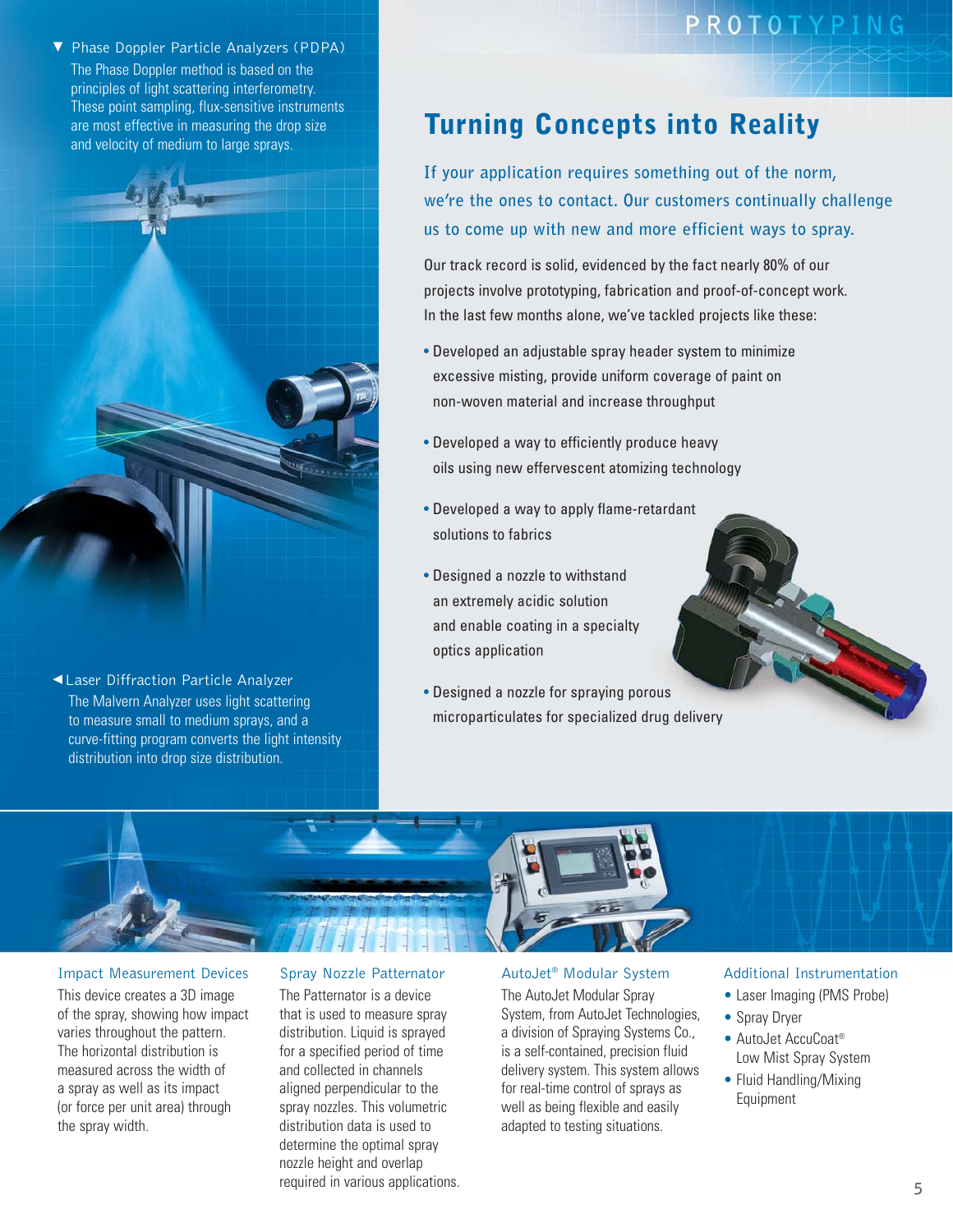### **Our Deliverable is Actionable Information**

At the conclusion of our consulting, prototyping and/or testing services, you will have specific, documented information you can put to use immediately. In some cases, this means knowing how to resolve a spray problem or optimize performance. In other cases, it will mean concept validation or a new spray nozzle design. You are under no obligation to us. Should you request further assistance, we will refer you to other divisions within our organization for nozzle or system purchase or production. Or, you can choose to implement the solution yourself or contract with others. Once we've delivered the solution you need, our role is complete. However, most of our customers use our services on an on-going basis in an effort to optimize spray performance to keep pace with changing process conditions and changing technology.

### **Here's How Others Have Benefited**

**Our customers have just one thing in common: the need to spray. Beyond that, every customer's requirement is unique. As a result, our applications expertise is significant.**

#### **Here's just a partial list:**

- Aerosol spray characterization
- Nozzle testing and design for microparticulates used in drug discovery
- Development of new effervescent spray technology for use in chemical production
- Spray characterization and header design to ensure sanitary conditions in food processing

In the hundreds of projects we've completed, no two solutions have been identical. But, they've all been based on advanced spray technology and yielded the desired results. Read on for just a few examples of how we've helped others and would like to assist you too.

#### CASE STUDY: Spraying Acidic Solutions Successfully

A military aircraft components manufacturer was spraying highly concentrated acids. However, leaching was occurring and the nozzle material was ruining the acidic coating solution. Extensive material testing by the manufacturer yielded no success.

We tackled the problem and not only solved it; we took it one step further and made enhancements to the nozzle design to improve the coating process. We developed a special air atomizing nozzle constructed of Hastelloy® C with all internal wetted surfaces made of Teflon®. The nozzle featured a special internal mixing chamber to ensure the acids are thoroughly mixed prior to exiting the nozzle orifice. This resulted in uniform coating of the components and reduced quality control problems experienced by the manufacturer.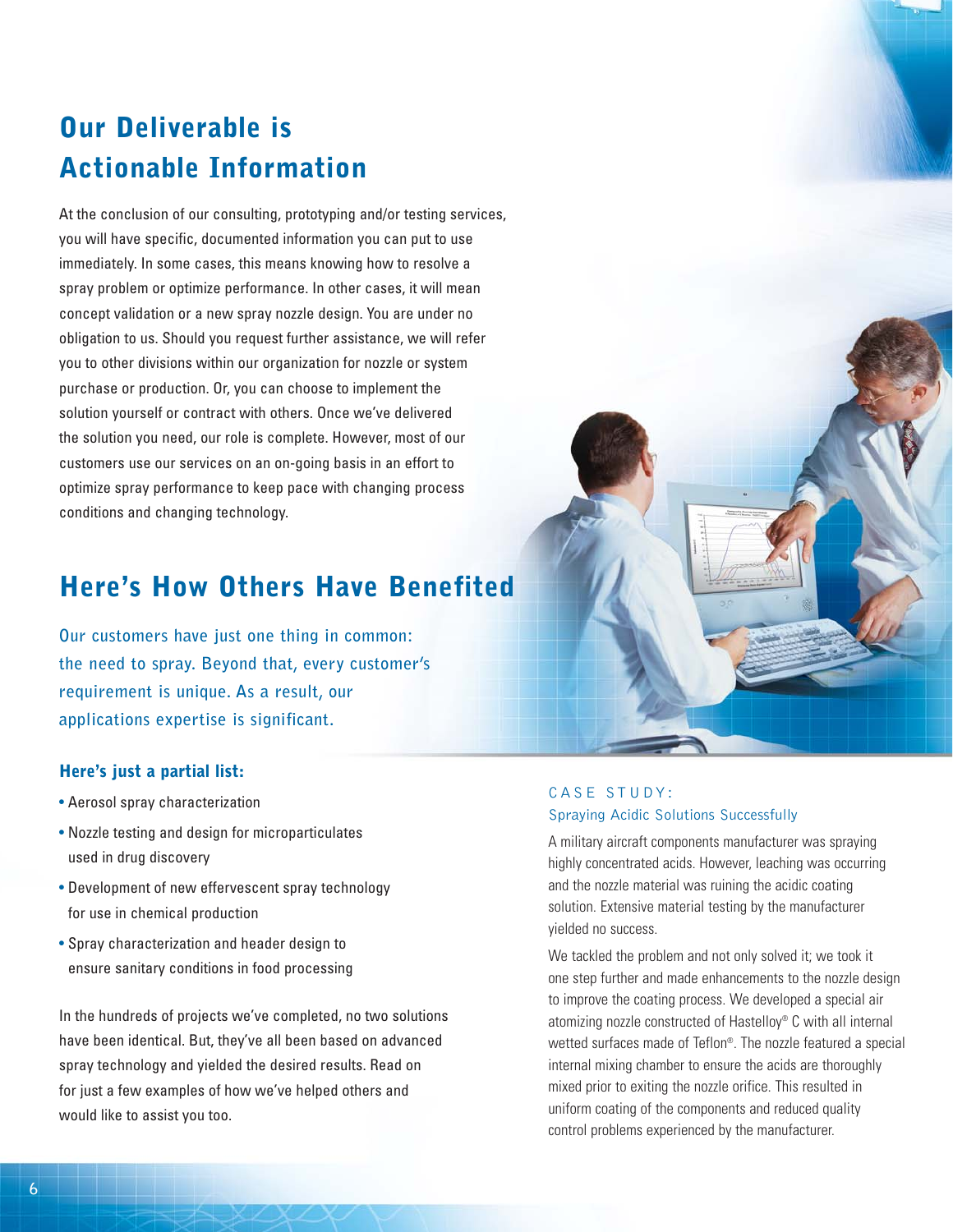

throughout the year blend theory and science with practical application information.

#### CASE STUDY: Encapsulated Particle Spraying Requires New Solution

Spraying microparticulates requires precise drop size. But when the microparticulates are organic organisms, which react adversely to light, heat or oxygen, there are additional critical factors to consider for successful spraying.

Drop size has a significant impact on the quality of the encapsulation matrix and the production volumes. This customer turned to us because they consistently produced oblong-shaped, non-uniform drops, thus adversely affecting the final product.

The first step in our solution was delivery of the required drop size. This was achieved by using an external-mix, two-fluid nozzle. Then, to minimize waste and reduce possible operator inhalation of the organisms, we added a mist suppression system. The final step was to add a control system to automate and regulate the spray application.

### **Our Expertise is Your Expertise – Just Ask**

Keeping our customer's proprietary information confidential is critically important to us and we practice it with vigilance. But when it comes to information about spray technology and spray performance, we're pretty prolific. We publish technical manuals, guides, papers and technology updates on a regular basis.

Our Spray Technology Seminar is also available for those interested in an even greater understanding of spray nozzle performance. The Seminar focuses on how quality and efficiency can be improved and cost reductions achieved.

#### **Seminar sessions include:**

- The finer points of spray characterization
- Drop size what it is, how to measure it and why it is critically important
- All spray characterization tests are not equal the role of instrumentation on results
- How spray nozzles work atomization mechanisms, spray coverage, flow rate equations and more

The final day of the seminar is spent in our lab where seminar attendees participate in a wide assortment of spray characterization tests.

# **Get to Know Us Better with a No-Obligation Consultation**

The best way to see how we may be able to assist you is to give us a call. Tell us about your spray application and we'll tell you specifically how we may be able to help. If appropriate, we'll schedule a no-obligation meeting to begin the problem-solving process, evaluate your current application for improvement and/or review your specifications for a new concept.

#### **Contact us today at 1.800.95.SPRAY.**

There's no risk and the reward potential is high new and better ways to spray.